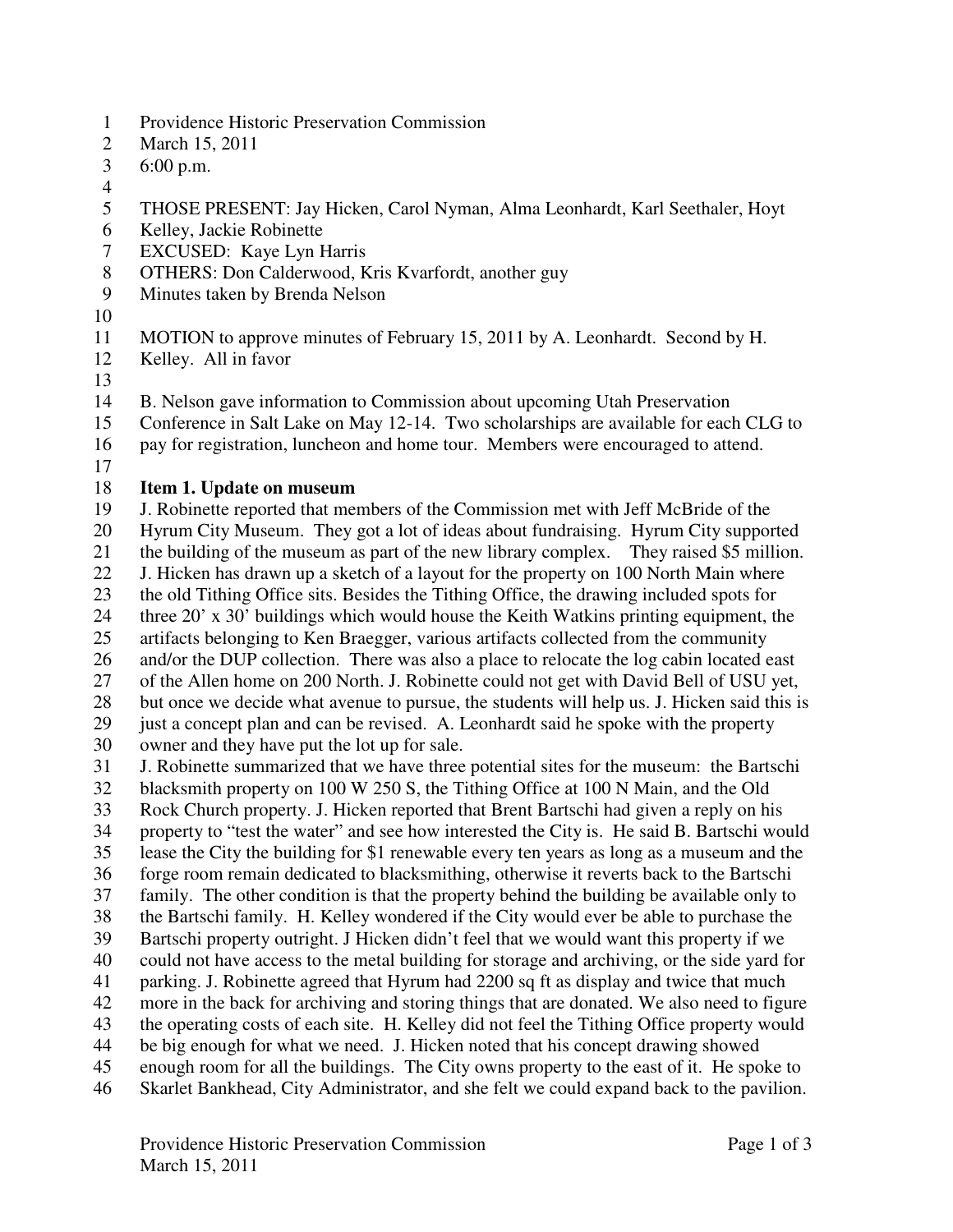1 J. Robinette said what made Hyrum's museum successful was traffic flow. They have 2 the library which is already a draw for people. If we create a free standing museum, we 3 won't have that traffic flow. A. Leonhardt stated that one plus of this site is that this is 4 the busiest corner in Providence. 5 A. Leonhardt suggested we talk about the third possibility, the Old Rock Church. He said

- 6 the buildings, (freight office and post office) could be moved to that location. J. Hicken
- 7 stated that each site gives a unique look. The discussion of the Old Rock Church ties into
- 8 item 5 on the agenda.
- 9 K. Seethaler has put together documents regarding the future of the Old Rock Church –
- 10 There is a consensus that the Old Rock Church would function well as a library, museum
- 11 and city offices. There is a large area in the yard to put other buildings such as the freight
- 12 office, etc. This would be an expensive project K. Seethaler reported that it would take
- 13 \$1.8 million to pay off the debt. But in comparison to the \$5 million Hyrum raised, it
- 14 may be a possibility. People love the Old Rock Church and want to keep it as a landmark
- 15 in the community. The Pioneer Monument Committee would be the fund raiser who
- 16 would purchase it and lease it to the city. J. Robinette felt that we need to develop an
- 17 estimate of operating expenses. H. Kelley asked if wondered what other costs would be 18 involved. (seismic retrofitting) .
- 19 K. Seethaler disclosed his conflict of interest with the Old Rock Church.
- 20 MOTION by J. Hicken that we continue our effort to prepare a project idea with the
- 21 Tithing Office property; get ideas from the Commission, get with the Landscaping people
- 22 at USU to put a plan together. He will write Brent Bartschi and tell him we are not
- 23 interested in his property under those conditions. He moved that we go forward and put a 24 package together and make it work. SECOND by H. Kelley.
- 25 J. Robinette said she will work with the Landscape students at USU. She explained that
- 26 we need to prioritize the three possible sites, and have a date to work towards H. Kelley
- 27 felt we need to create a working model for people to see. This will also help in
- 28 fundraising. K. Kvarfordt said he has been volunteering his time to help K. Seethaler and
- 29 would be willing to put together a 3-D model of the Old Rock Church property. He said
- 30 he could have something ready by the next meeting in 30 days. J. Robinette felt we need
- 31 to do this with each of the three properties.
- 32 Vote on J.Hicken's motion all in favor.
- 33 MOTION by J. Robinette that we pursue something on each of the properties within the
- 34 next 60 days. SECOND by H. Kelley. All in favor.
- 35

## 36 **Item 2. Discussion on archiving family histories, artifacts, oral histories**

- 37 C. Nyman reported that she met with Sheri Ward, City Staff member, and discussed the
- 38 Next Generation website and software. C. Nyman told her that Ken Braegger has written
- 39 over 400 articles, and we have many oral histories that we want to showcase on the
- 40 website. Is there enough room on the Historic Preservation website? If not, would this be
- 41 a good option. C. Nyman learned that there are no other fees for the Next Generation site
- 42 except the \$29.95 initial fee. Sheri Ward is checking on adding more space to our
- 43 website and will report back.
- 44

## 45 **Item 3. Discussion on creating educational materials**

46 J. Hicken had to leave early and was not present for this discussion. C. Nyman said the